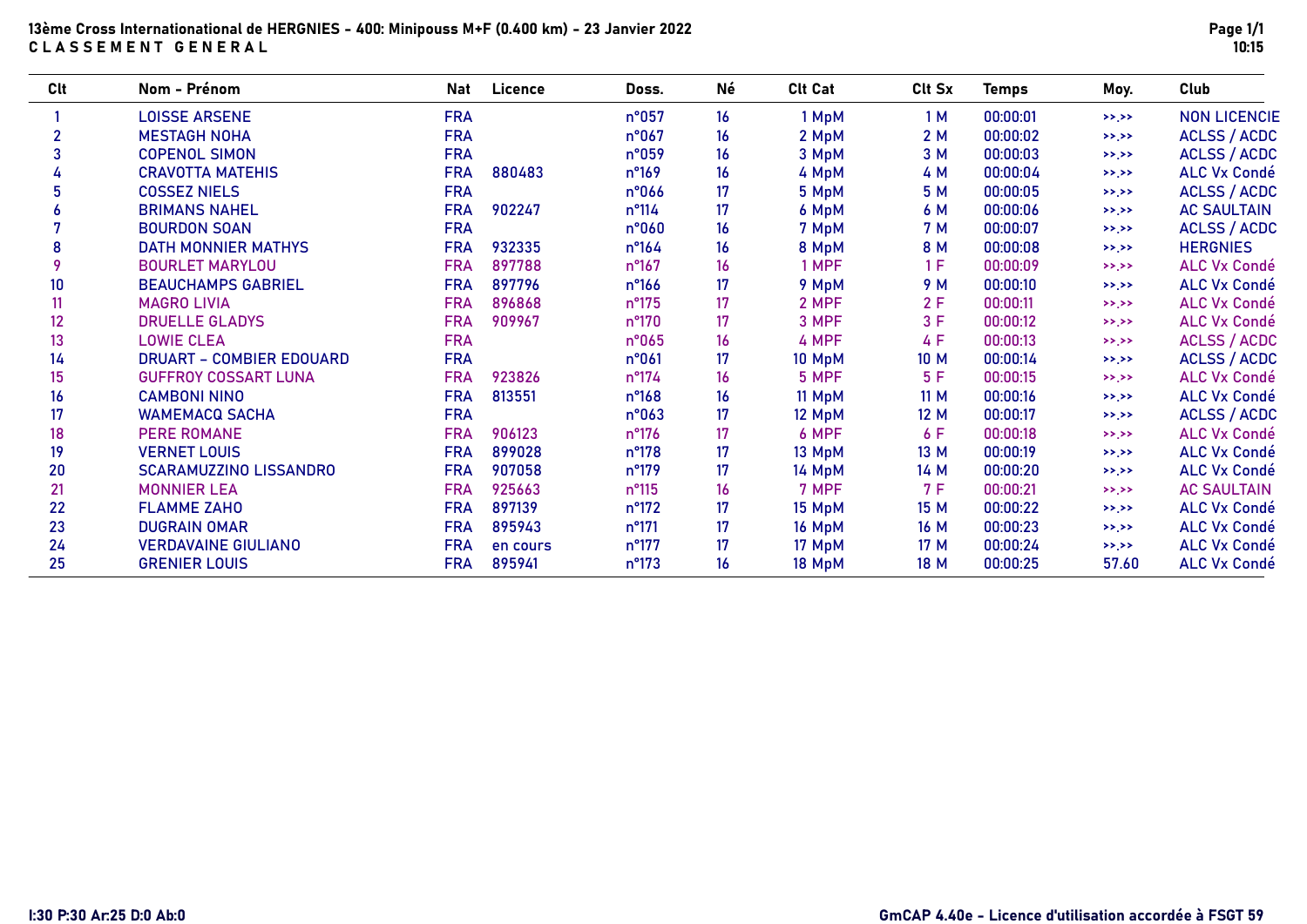# 13ème Cross Internationational de HERGNIES - 830: Moustiques M+F (0.830 km) - 23 Janvier 2022 CLASSEMENT GENERAL

| <b>Clt</b>     | Nom - Prénom                   | <b>Nat</b> | Licence  | Doss.          | Né | <b>Clt Cat</b> | Clt Sx      | <b>Temps</b> | Moy.      | Club                |
|----------------|--------------------------------|------------|----------|----------------|----|----------------|-------------|--------------|-----------|---------------------|
| 1              | <b>BERGERET ARTHUR</b>         | <b>FRA</b> |          | n°298          | 13 | $1 - MOM$      | 1M          | 00:00:01     | $>>$ $>>$ | Non Licencié        |
| $\overline{2}$ | <b>BONNET LOUIS</b>            | <b>FRA</b> |          | n°071          | 13 | $2 - MOM$      | 2M          | 00:00:02     | >>.>>     | <b>ACLSS / ACDC</b> |
| 3              | <b>DEMARCQ SANDRO</b>          | <b>FRA</b> | 55679458 | n°185          | 13 | $3 - MOM$      | 3 M         | 00:00:03     | >>        | <b>ALC Vx Condé</b> |
| 4              | <b>LEROY GASPARD</b>           | <b>FRA</b> | 55771985 | n°138          | 13 | 4-M0M          | 4 M         | 00:00:04     | >>.>>     | <b>HERGNIES</b>     |
| 5              | <b>BARKAT MOHAMED</b>          | <b>FRA</b> | 927233   | n°195          | 13 | $5 - MOM$      | 5 M         | 00:00:05     | >>.>>     | ALC Vx Condé        |
| 6              | <b>FRANCQ TIM</b>              | <b>FRA</b> |          | n°073          | 13 | 6-MOM          | 6 M         | 00:00:06     | $>>$ $>>$ | <b>ACLSS / ACDC</b> |
| 7              | <b>BONNET HUGO</b>             | <b>FRA</b> |          | n°070          | 13 | $7 - MOM$      | <b>7 M</b>  | 00:00:07     | >>.       | <b>ACLSS / ACDC</b> |
| 8              | <b>BEAUCHAMPS ALICIA</b>       | <b>FRA</b> | 897795   | n°180          | 13 | 1 MOF          | 1F          | 00:00:08     | $>>$ $>>$ | <b>ALC Vx Condé</b> |
| 9              | <b>MEIRLAEN TESS</b>           | <b>FRA</b> |          | n°074          | 13 | <b>2 MOF</b>   | 2F          | 00:00:09     | $>>$ $>>$ | <b>ACLSS / ACDC</b> |
| 10             | <b>GIGLIOTTI TIMO</b>          | <b>FRA</b> | 823228   | n°187          | 13 | 8-MOM          | 8 M         | 00:00:10     | >>.       | <b>ALC Vx Condé</b> |
| 11             | <b>CIR CHARLIE</b>             | <b>FRA</b> |          | n°299          | 14 | $9 - MOM$      | 9 M         | 00:00:11     | >>        | Non Licencié        |
| 12             | <b>LE GAL MARTIN</b>           | <b>FRA</b> | 908916   | n°137          | 14 | 10 - MOM       | 10 M        | 00:00:12     | $>>$ $>>$ | <b>HERGNIES</b>     |
| 13             | <b>MATHIEU MANON</b>           | <b>FRA</b> | 882152   | $n^{\circ}255$ | 13 | 3 MOF          | 3F          | 00:00:13     | >>        | <b>COME</b>         |
| 14             | <b>COPENOL ROBAIN</b>          | <b>FRA</b> |          | n°080          | 13 | 11 - MOM       | 11 M        | 00:00:14     | $>>$ $>>$ | <b>ACLSS / ACDC</b> |
| 15             | <b>BOULANGER ELIA</b>          | <b>FRA</b> | 55786379 | $n^{\circ}181$ | 14 | 4 MOF          | 4 F         | 00:00:15     | $>>$ $>>$ | <b>ALC Vx Condé</b> |
| 16             | <b>CAMBONI ELIO</b>            | <b>FRA</b> | 55726738 | $n^{\circ}182$ | 14 | 12 - MOM       | 12 M        | 00:00:16     | >>.       | <b>ALC Vx Condé</b> |
| 17             | <b>DEBAVAY ADAN</b>            | <b>FRA</b> |          | n°303          | 14 | 13 - MOM       | 13 M        | 00:00:17     | >>.       | <b>ACLSS / ACDC</b> |
| 18             | <b>HACHE LAURELIA</b>          | <b>FRA</b> |          | n°077          | 13 | 5 MOF          | 5F          | 00:00:18     | >>        | <b>ACLSS / ACDC</b> |
| 19             | POGODA ALIZE                   | <b>FRA</b> | 55726901 | n°015          | 13 | 6 MOF          | 6 F         | 00:00:19     | >>        | <b>CO Trith</b>     |
| 20             | <b>MANCHE FLORIAN</b>          | <b>FRA</b> |          | n°072          | 15 | 14 - MOM       | 14 M        | 00:00:20     | >>        | <b>ACLSS / ACDC</b> |
| 21             | <b>LEFEBVRE TIBO</b>           | <b>FRA</b> | 816433   | n°189          | 13 | 15 - MOM       | 15 M        | 00:00:21     | >>        | <b>ALC Vx Condé</b> |
| 22             | <b>LOISSE MARCUS</b>           | <b>FRA</b> |          | n°056          | 14 | 16 - MOM       | 16 M        | 00:00:22     | >>.       | <b>NON LICENCIE</b> |
| 23             | <b>CATTELAIN CYLIAN</b>        | <b>FRA</b> | 912897   | n°183          | 13 | 17 - MOM       | 17 M        | 00:00:23     | >>        | <b>ALC Vx Condé</b> |
| 24             | <b>GHEKIERE RAPHAEL</b>        | <b>FRA</b> |          | n°076          | 13 | 18 - MOM       | 18 M        | 00:00:24     | >>.>>     | <b>ACLSS / ACDC</b> |
| 25             | <b>LEVERT DJIBRIL YASSIN</b>   | <b>FRA</b> | 905906   | $n^{\circ}254$ | 13 | 19 - MOM       | 19 M        | 00:00:25     | >>.       | <b>COME</b>         |
| 26             | <b>CRAVOTTA MAHEL</b>          | <b>FRA</b> | 874302   | n°184          | 13 | <b>20 -MOM</b> | 20 M        | 00:00:26     | >>        | <b>ALC Vx Condé</b> |
| 27             | <b>VERDAVAINE LIVIO</b>        | <b>FRA</b> | 55784669 | $n^{\circ}194$ | 14 | 21 - MOM       | 21 M        | 00:00:27     | >>        | <b>ALC Vx Condé</b> |
| 28             | <b>GILLERON BASTIEN</b>        | <b>FRA</b> | 908914   | n°134          | 15 | 22 - MOM       | <b>22 M</b> | 00:00:28     | $>>$ $>>$ | <b>HERGNIES</b>     |
| 29             | <b>CONREUR AMELIE</b>          | <b>FRA</b> | 881964   | n°013          | 14 | 7 MOF          | 7 F         | 00:00:29     | $>>$ $>>$ | <b>CO Trith</b>     |
| 30             | <b>MAGRO GIULIA</b>            | <b>FRA</b> | 896872   | n°191          | 15 | 8 MOF          | 8 F         | 00:00:30     | >>        | <b>ALC Vx Condé</b> |
| 31             | <b>DUQUESNE MARLIERE LOUKA</b> | <b>FRA</b> | 825298   | $n^{\circ}249$ | 14 | 23 - MOM       | 23 M        | 00:00:31     | >>        | <b>COME</b>         |
| 32             | <b>PTASZYNSKI FANNY</b>        | <b>FRA</b> | 55765454 | $n^{\circ}263$ | 13 | 9 MOF          | 9F          | 00:00:32     | >>.       | <b>COME</b>         |
| 33             | <b>LAMBERT KAINA</b>           | <b>FRA</b> | 921911   | $n^{\circ}278$ | 15 | <b>10 MOF</b>  | 10 F        | 00:00:33     | >>.       | <b>AS RAISMES</b>   |
| 34             | <b>WICKAERT BAPTISTE</b>       | <b>FRA</b> | 918267   | $n^{\circ}135$ | 15 | 24 - MOM       | 24 M        | 00:00:34     | $>>$ $>>$ | <b>HERGNIES</b>     |
| 35             | <b>ELOY ROMAN</b>              | <b>FRA</b> |          | n°008          | 13 | <b>25 -MOM</b> | 25 M        | 00:00:35     | >>        | <b>NON LICENCIE</b> |
| 36             | <b>FOURNIER MANON</b>          | <b>FRA</b> | 896860   | n°196          | 14 | <b>11 MOF</b>  | 11 F        | 00:00:36     | >>        | <b>ALC Vx Condé</b> |
| 37             | <b>DRUELLE QUENTIN</b>         | <b>FRA</b> | 921707   | n°186          | 14 | 26 - MOM       | 26 M        | 00:00:37     | >>.>>     | <b>ALC Vx Condé</b> |
| 38             | <b>LOISON ALICE</b>            | <b>FRA</b> | 896875   | $n^{\circ}190$ | 13 | <b>12 MOF</b>  | 12 F        | 00:00:38     | $>>$ $>>$ | <b>ALC Vx Condé</b> |
| 39             | <b>DECHAMPS CYRIL</b>          | <b>FRA</b> |          | n°078          | 15 | 27 - MOM       | 27 M        | 00:00:39     | >>.>>     | <b>ACLSS / ACDC</b> |
| 40             | <b>MURRUZZU Monalie</b>        | <b>FRA</b> |          | n°304          | 13 | <b>13 MOF</b>  | 13 F        | 00:00:40     | >>        | Non Licencié        |
| 41             | <b>DATH MONNIER THYMEO</b>     | <b>FRA</b> | 908909   | $n^{\circ}136$ | 15 | <b>28 -MOM</b> | 28 M        | 00:00:41     | >>.>>     | <b>HERGNIES</b>     |

# I:55 P:55 Ar:51 D:0 Ab:0 GmCAP 4.40e - Licence d'utilisation accordée à FSGT 59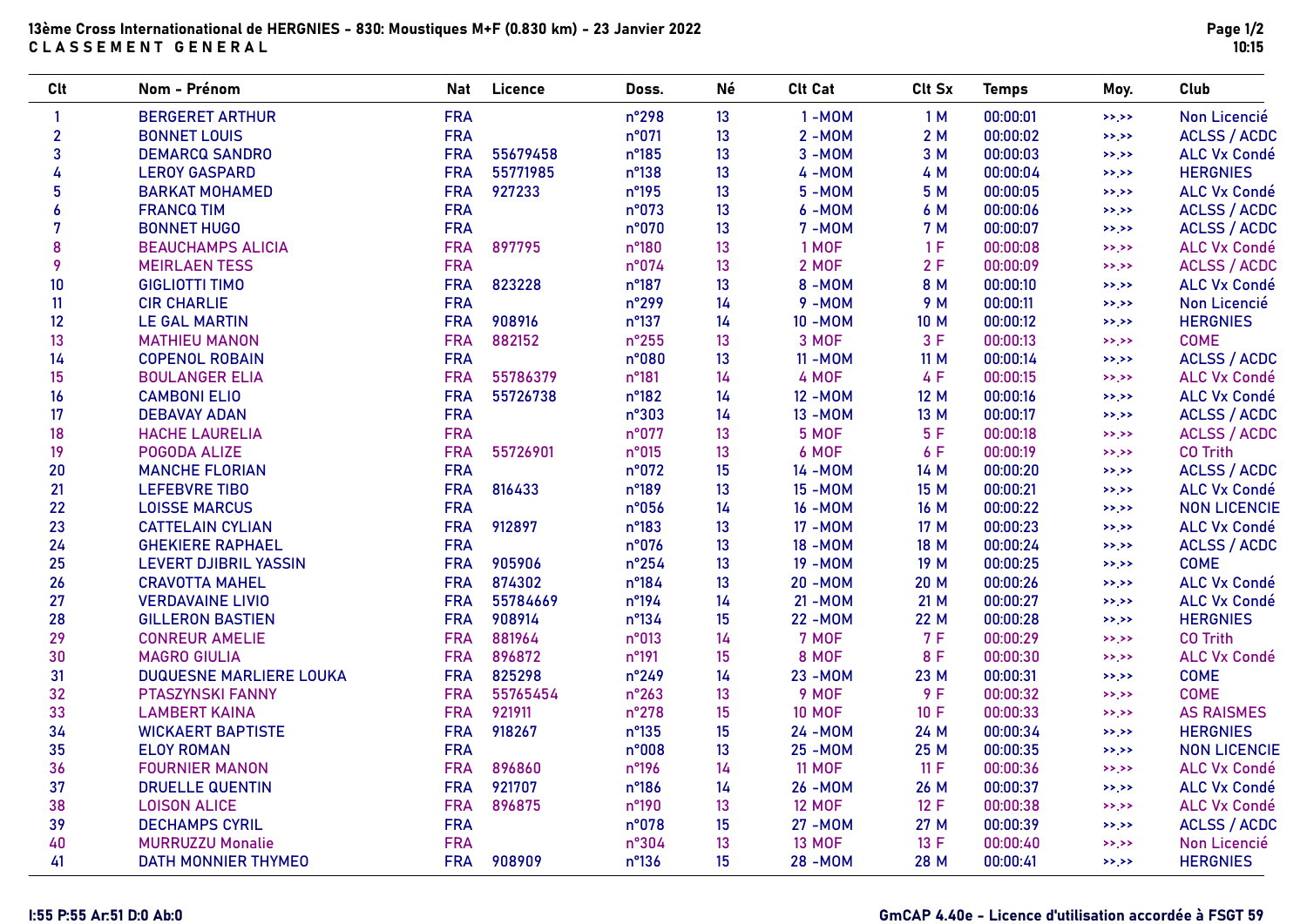# 13ème Cross Internationational de HERGNIES - 830: Moustiques M+F (0.830 km) - 23 Janvier 2022 CLASSEMENT GENERAL

| Clt | Nom - Prénom               | <b>Nat</b> | Licence | Doss.          | Né | <b>Clt Cat</b> | <b>Clt Sx</b> | <b>Temps</b> | Mov.      | Club                |
|-----|----------------------------|------------|---------|----------------|----|----------------|---------------|--------------|-----------|---------------------|
| 42  | <b>GHEKIERE JULES</b>      | <b>FRA</b> |         | n°075          | 15 | $29 - MOM$     | 29 M          | 00:00:42     | >>        | <b>ACLSS / ACDC</b> |
| 43  | <b>MARIN LANDRY NOLHAN</b> | <b>FRA</b> |         | $n^{\circ}041$ | 15 | $30 - MOM$     | 30 M          | 00:00:43     | >>        | <b>AS ANZIN</b>     |
| 44  | <b>DOBEUF RUBEN</b>        | <b>FRA</b> | 910528  | n°012          | 15 | $31 - MOM$     | 31 M          | 00:00:44     | $>>$ $>>$ | <b>CO Trith</b>     |
| 45  | LEFEBVRE TOM               | FRA        | 815140  | $n^{\circ}188$ | 15 | $32 - MOM$     | 32 M          | 00:00:45     | >>.>>     | <b>ALC Vx Condé</b> |
| 46  | LASSELIN VALENTIN          | <b>FRA</b> | 920409  | $n^{\circ}119$ | 13 | $33 - MOM$     | 33 M          | 00:00:46     | >>.>>     | <b>AC SAULTAIN</b>  |
| 47  | LASSELIN CLARA             | FRA        | 920406  | $n^{\circ}118$ | 15 | <b>14 MOF</b>  | 14 F          | 00:00:47     | $>>$ $>>$ | <b>AC SAULTAIN</b>  |
| 48  | <b>COPLO NAELLE</b>        | <b>FRA</b> | 899797  | $n^{\circ}014$ | 14 | <b>15 MOF</b>  | 15 F          | 00:00:48     | $>>$ $>>$ | <b>CO Trith</b>     |
| 49  | <b>THORLET ELLIE</b>       | <b>FRA</b> |         | $n^{\circ}301$ | 15 | <b>16 MOF</b>  | 16F           | 00:00:49     | $>>$ $>>$ | Non Licencié        |
| 50  | <b>MAZINGUE TIMEO</b>      | <b>FRA</b> | 926615  | $n^{\circ}260$ | 15 | $34 - MOM$     | 34 M          | 00:00:50     | 59.76     | <b>COME</b>         |
| 51  | YAHIAOUI SAMY              | FRA        | 933888  | $n^{\circ}120$ | 14 | $35 - MOM$     | 35 M          | 00:00:51     | 58.59     | <b>AC SAULTAIN</b>  |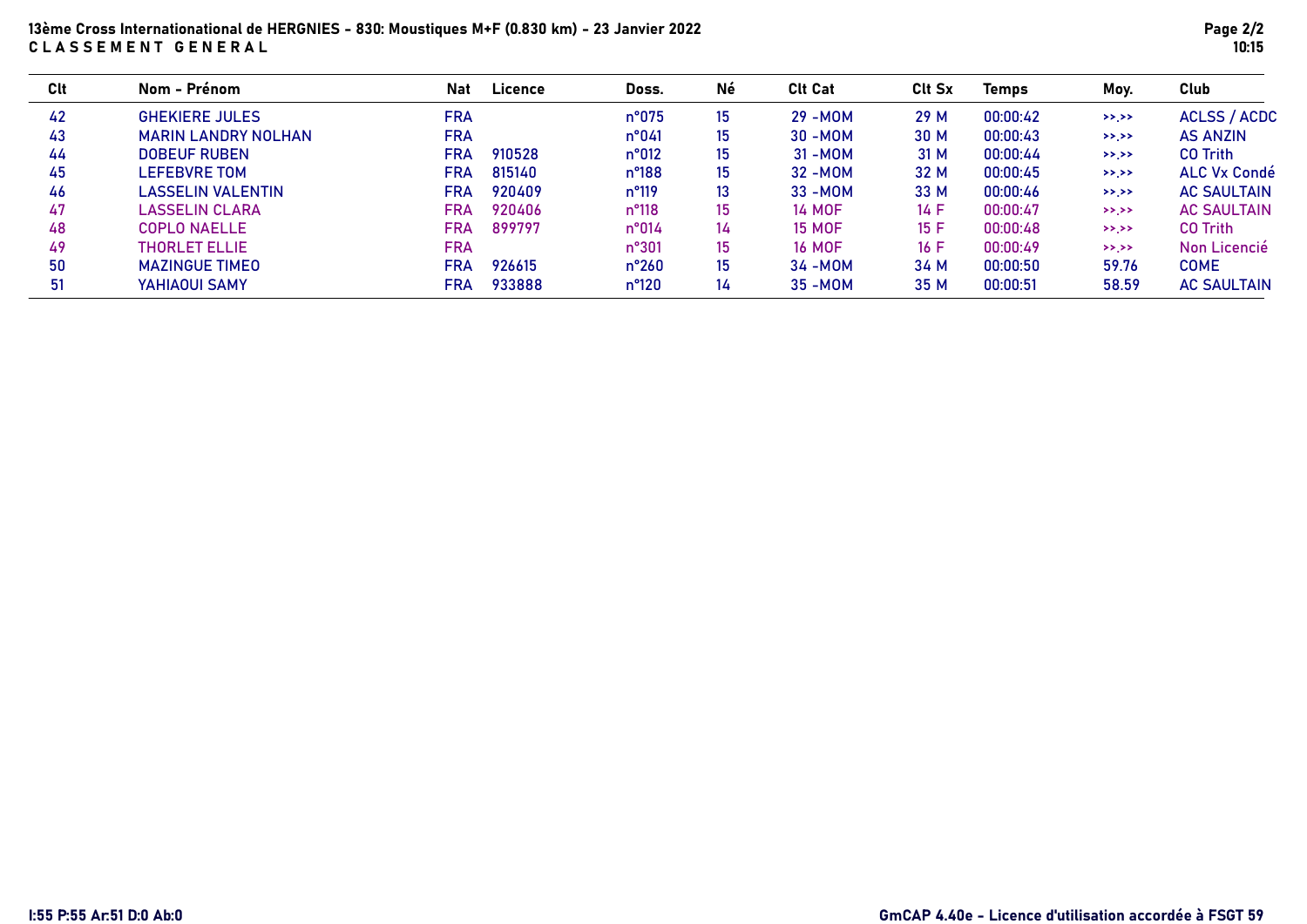# 13ème Cross Internationational de HERGNIES - 1250: Poussin F + M (1.250 km) - 23 Janvier 2022 CLASSEMENT GENERAL

| Clt            | Nom - Prénom              | <b>Nat</b> | Licence  | Doss.          | Né | <b>Clt Cat</b> | Clt Sx | <b>Temps</b> | Moy.  | Club                 |
|----------------|---------------------------|------------|----------|----------------|----|----------------|--------|--------------|-------|----------------------|
| $\mathbf{1}$   | <b>KHALEF KASSIM</b>      | <b>FRA</b> | 827203   | n°270          | 11 | 1 POM          | 1M     | 00:05:11     | 14.47 | <b>OSM BEUVRAGES</b> |
| $\overline{2}$ | <b>KHALEF AMBRINE</b>     | <b>FRA</b> | 827214   | $n^{\circ}271$ | 12 | 1 POF          | 1F     | 00:05:12     | 14.42 | <b>OSM BEUVRAGES</b> |
| 3              | <b>GERMYNS HENRY</b>      | <b>FRA</b> |          | n°087          | 11 | 2 POM          | 2M     | 00:05:23     | 13.93 | <b>ACLSS / ACDC</b>  |
| 4              | <b>BAHRI NAHEL</b>        | <b>FRA</b> | 905901   | $n^{\circ}247$ | 12 | 3 POM          | 3 M    | 00:05:35     | 13.43 | <b>COME</b>          |
| 5              | THORLET CLEO              | <b>FRA</b> |          | n°300          | 11 | <b>2 POF</b>   | 2F     | 00:05:37     | 13.35 | Non Licencié         |
| 6              | <b>LEROY SIMEON</b>       | <b>FRA</b> | 55771988 | $n^{\circ}142$ | 12 | 4 POM          | 4 M    | 00:05:38     | 13.35 | <b>HERGNIES</b>      |
|                | <b>GILLET CELIA</b>       | <b>FRA</b> |          | $n^{\circ}112$ | 11 | 3 POF          | 3F     | 00:05:38     | 13.31 | <b>NON LICENCIE</b>  |
| 8              | <b>STOREZ ANTHONY</b>     | <b>FRA</b> | 921935   | $n^{\circ}281$ | 11 | 5 POM          | 5 M    | 00:05:40     | 13.24 | <b>AS RAISMES</b>    |
| 9              | <b>LE GAL VALENTIN</b>    | <b>FRA</b> | 55771983 | $n^{\circ}140$ | 12 | 6 POM          | 6 M    | 00:05:43     | 13.12 | <b>HERGNIES</b>      |
| 10             | POTIEZ MARION             | <b>FRA</b> | 872399   | $n^{\circ}262$ | 12 | 4 POF          | 4 F    | 00:05:45     | 13.04 | <b>COME</b>          |
| 11             | <b>GANCHEGUI TOM</b>      | <b>FRA</b> | 55768751 | n°198          | 11 | 7 POM          | 7 M    | 00:05:49     | 12.89 | <b>ALC Vx Condé</b>  |
| 12             | <b>ROSZAK NOLAN</b>       | <b>FRA</b> | 55746089 | $n^{\circ}265$ | 12 | 8 POM          | 8 M    | 00:05:51     | 12.82 | <b>COME</b>          |
| 13             | <b>VANHECKE LENA</b>      | <b>FRA</b> |          | n°085          | 11 | 5 POF          | 5F     | 00:05:55     | 12.68 | <b>ACLSS / ACDC</b>  |
| 14             | <b>EMBOUAZZA CAMIL</b>    | <b>FRA</b> | 872419   | $n^{\circ}252$ | 11 | 9 POM          | 9 M    | 00:05:58     | 12.57 | <b>COME</b>          |
| 15             | <b>GILLET LOLA</b>        | <b>FRA</b> |          | $n^{\circ}111$ | 11 | 6 POF          | 6 F    | 00:06:02     | 12.43 | <b>NON LICENCIE</b>  |
| 16             | <b>MEIRLAEN BRITT</b>     | <b>FRA</b> |          | n°086          | 11 | 7 POF          | 7F     | 00:06:04     | 12.36 | <b>ACLSS / ACDC</b>  |
| 17             | <b>VASSEUR YLAN</b>       | <b>FRA</b> | 55754821 | $n^{\circ}267$ | 11 | <b>10 POM</b>  | 10 M   | 00:06:15     | 12.00 | <b>COME</b>          |
| 18             | <b>MILICE LYNA</b>        | <b>FRA</b> | 830106   | n°019          | 12 | 8 POF          | 8 F    | 00:06:16     | 12.00 | <b>CO Trith</b>      |
| 19             | <b>CORNU MATTHYS</b>      | <b>FRA</b> | 1991314  | n°047          | 11 | <b>11 POM</b>  | 11 M   | 00:06:21     | 11.81 | <b>AS ANZIN</b>      |
| 20             | <b>DEMARCQ ELYA</b>       | <b>FRA</b> | 55594163 | $n^{\circ}197$ | 11 | 9 POF          | 9F     | 00:06:23     | 11.75 | <b>ALC Vx Condé</b>  |
| 21             | <b>CONIL EULALIE</b>      | <b>FRA</b> |          | n°043          | 11 | <b>10 POF</b>  | 10 F   | 00:06:24     | 11.72 | <b>NON LICENCIE</b>  |
| 22             | <b>BARKAT INES</b>        | <b>FRA</b> | 927234   | $n^{\circ}200$ | 11 | <b>11 POF</b>  | 11 F   | 00:06:25     | 11.69 | <b>ALC Vx Condé</b>  |
| 23             | <b>MAZINGUE INES</b>      | <b>FRA</b> | 877154   | $n^{\circ}259$ | 12 | <b>12 POF</b>  | 12 F   | 00:06:31     | 11.51 | <b>COME</b>          |
| 24             | <b>HUREZ NOAM</b>         | <b>FRA</b> | 899040   | $n^{\circ}253$ | 11 | <b>12 POM</b>  | 12 M   | 00:06:43     | 11.17 | <b>COME</b>          |
| 25             | <b>BOURDON ZAHIA</b>      | <b>FRA</b> |          | n°089          | 11 | <b>13 POF</b>  | 13 F   | 00:06:51     | 10.95 | <b>ACLSS / ACDC</b>  |
| 26             | <b>DEBIEVE THIBAUT</b>    | <b>FRA</b> | 921910   | $n^{\circ}279$ | 11 | <b>13 POM</b>  | 13 M   | 00:06:53     | 10.90 | <b>AS RAISMES</b>    |
| 27             | <b>VERHELST LOLA</b>      | <b>FRA</b> |          | n°090          | 11 | <b>14 POF</b>  | 14 F   | 00:06:54     | 10.87 | <b>ACLSS / ACDC</b>  |
| 28             | <b>TOUNSI NAWEL</b>       | <b>FRA</b> | 55743327 | $n^{\circ}143$ | 11 | <b>15 POF</b>  | 15 F   | 00:06:56     | 10.82 | <b>HERGNIES</b>      |
| 29             | <b>CAPRON EMMA</b>        | <b>FRA</b> | 872386   | $n^{\circ}248$ | 11 | <b>16 POF</b>  | 16 F   | 00:07:01     | 10.69 | <b>COME</b>          |
| 30             | <b>WALLEZ MARGAUX</b>     | <b>FRA</b> |          | n°088          | 12 | <b>17 POF</b>  | 17 F   | 00:07:13     | 10.39 | <b>ACLSS / ACDC</b>  |
| 31             | <b>BOONE LEA</b>          | <b>FRA</b> | 2405431  | $n^{\circ}124$ | 13 | 1 MOF          | 18 F   | 00:07:22     | 10.18 | <b>ASA ONNAING</b>   |
| 32             | <b>LANDRY WENDY</b>       | <b>FRA</b> |          | n°042          | 11 | <b>18 POF</b>  | 19 F   | 00:07:57     | 9.43  | <b>AS ANZIN</b>      |
| 33             | <b>CRUCQ-DUBOIS LIVIA</b> | <b>FRA</b> | 908907   | $n^{\circ}139$ | 12 | <b>19 POF</b>  | 20 F   | 00:08:07     | 9.24  | <b>HERGNIES</b>      |
| 34             | <b>FROUCHART LESLY</b>    | <b>FRA</b> | 847252   | $n^{\circ}141$ | 12 | <b>20 POF</b>  | 21 F   | 00:08:10     | 9.18  | <b>HERGNIES</b>      |
| 35             | <b>BARBIEUX LUCIE</b>     | <b>FRA</b> | 2428466  | n°123          | 12 | <b>21 POF</b>  | 22 F   | 00:09:05     | 8.26  | <b>ASA ONNAING</b>   |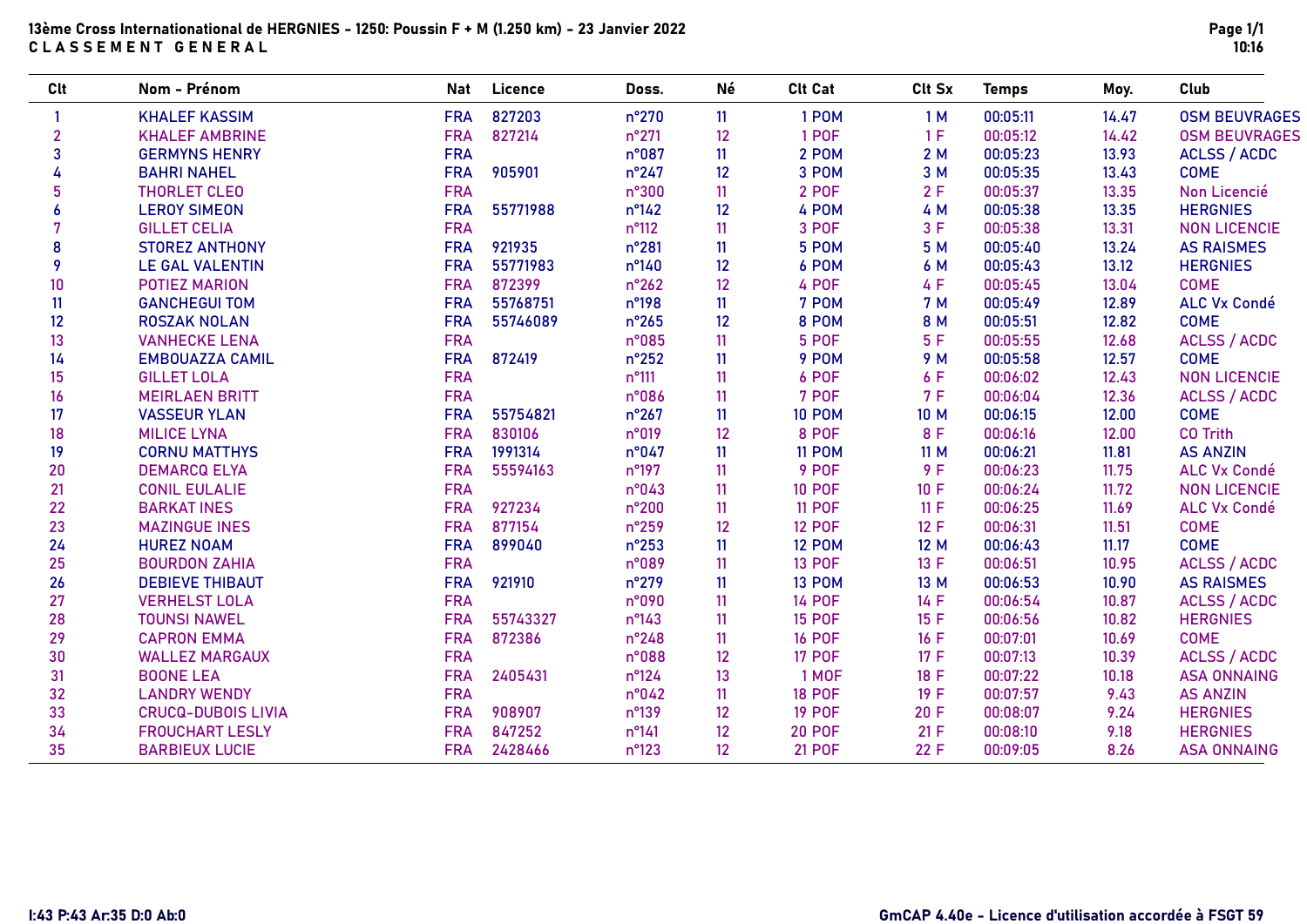| <b>Clt</b>     | Nom - Prénom                    | Nat        | Licence  | Doss.           | Né              | <b>Clt Cat</b> | Clt Sx      | <b>Temps</b> | Moy.  | Club                 |
|----------------|---------------------------------|------------|----------|-----------------|-----------------|----------------|-------------|--------------|-------|----------------------|
| $\mathbf{1}$   | <b>FRANCQ NOE</b>               | <b>FRA</b> |          | n°302           | 09              | 1 BEM          | 1M          | 00:09:26     | 15.27 | <b>ACLSS / ACDC</b>  |
| $\overline{2}$ | <b>ROSZAK MATHEO</b>            | <b>FRA</b> | 55728061 | $n^{\circ}266$  | 09              | 2 BEM          | 2M          | 00:09:32     | 15.10 | <b>COME</b>          |
| 3              | <b>FLAMME SOLENA</b>            | <b>FRA</b> | 55531909 | $n^{\circ}205$  | 10              | 1 BEF          | 1F          | 00:09:52     | 14.59 | <b>ALC Vx Condé</b>  |
| 4              | <b>DEVILLERS FLORIAN</b>        | <b>FRA</b> | 926722   | n°283           | 09              | 3 BEM          | 3 M         | 00:09:55     | 14.52 | <b>AS RAISMES</b>    |
| 5              | <b>SAEGERMAN GABRIEL</b>        | <b>FRA</b> | 55692774 | $n^{\circ}149$  | 09              | 4 BEM          | 4 M         | 00:09:58     | 14.45 | <b>HERGNIES</b>      |
| 6              | <b>GOBERT ANTOINE</b>           | <b>FRA</b> | 55624783 | n°150           | 09              | 5 BEM          | 5 M         | 00:10:16     | 14.03 | <b>HERGNIES</b>      |
| 7              | <b>FRANCOIS TIMEO</b>           | <b>FRA</b> |          | n°094           | 09              | 6 BEM          | 6 M         | 00:10:31     | 13.69 | <b>ACLSS / ACDC</b>  |
| 8              | <b>FRANCOIS VICTORIA</b>        | <b>FRA</b> |          | n°095           | 09              | 2 BEF          | 2F          | 00:10:32     | 13.67 | <b>ACLSS / ACDC</b>  |
| 9              | <b>MOULIN BASILE</b>            | <b>FRA</b> |          | n°131           | 10              | 7 BEM          | 7 M         | 00:10:33     | 13.67 | <b>NON LICENCIE</b>  |
| 10             | <b>BLANCHART VALENTINE</b>      | <b>FRA</b> | 55585355 | $n^{\circ}151$  | 08              | 1 MIF          | 3F          | 00:10:44     | 13.42 | <b>HERGNIES</b>      |
| 11             | <b>CRUCQ - DUBOIS ADRIAN</b>    | <b>FRA</b> | 847606   | $n^{\circ}$ 146 | 10              | 8 BEM          | 8 M         | 00:11:06     | 12.97 | <b>HERGNIES</b>      |
| 12             | <b>CONIL LEONIE</b>             | <b>FRA</b> |          | n°044           | 09              | 3 BEF          | 4 F         | 00:11:13     | 12.84 | <b>NON LICENCIE</b>  |
| 13             | <b>MATHIEU CHLOE</b>            | <b>FRA</b> | 55757791 | $n^{\circ}256$  | 08              | 2 MIF          | 5F          | 00:11:16     | 12.78 | <b>COME</b>          |
| 14             | <b>DEBRUYNE JULIA</b>           | <b>FRA</b> |          | n°081           | 08              | 3 MIF          | 6 F         | 00:11:18     | 12.74 | <b>ACLSS / ACDC</b>  |
| 15             | <b>BERGERET JEAN</b>            | <b>FRA</b> |          | $n^{\circ}297$  | 10              | 9 BEM          | 9 M         | 00:11:25     | 12.61 | Non Licencié         |
| 16             | <b>CZAPSKI MAELYNE</b>          | <b>FRA</b> | 844227   | $n^{\circ}210$  | 08              | 4 MIF          | 7F          | 00:11:33     | 12.47 | <b>ALC Vx Condé</b>  |
| 17             | <b>BADARD MARION</b>            | <b>FRA</b> | 921936   | n°282           | 09              | 4 BEF          | 8 F         | 00:11:38     | 12.38 | <b>AS RAISMES</b>    |
| 18             | <b>MATHIEU ANAIS</b>            | <b>FRA</b> | 55757792 | $n^{\circ}257$  | 06              | 1 CAF          | 9F          | 00:11:39     | 12.36 | <b>COME</b>          |
| 19             | <b>CHEVALIER AMBRE</b>          | <b>FRA</b> |          | n°091           | 10              | 5 BEF          | 10 F        | 00:11:40     | 12.34 | <b>ACLSS / ACDC</b>  |
| 20             | <b>MERCIER Noemie</b>           | <b>FRA</b> | 843143   | $n^{\circ}261$  | 05              | 2 CAF          | 11 F        | 00:11:41     | 12.33 | <b>COME</b>          |
| 21             | PTASZYNSKI JULIE                | <b>FRA</b> | 55684187 | $n^{\circ}264$  | 09              | 6 BEF          | 12 F        | 00:12:04     | 11.93 | <b>COME</b>          |
| 22             | <b>TUREK GABRIEL</b>            | <b>FRA</b> | 2363807  | n°002           | 10              | <b>10 BEM</b>  | 10 M        | 00:12:04     | 11.93 | <b>ASA ONNAING</b>   |
| 23             | <b>LORIAUX SAVANNA</b>          | <b>FRA</b> | 883072   | $n^{\circ}207$  | 09              | 7 BEF          | 13 F        | 00:12:05     | 11.92 | <b>ALC Vx Condé</b>  |
| 24             | <b>CONTESSE JANIS</b>           | <b>FRA</b> | 908906   | $n^{\circ}145$  | 10 <sup>°</sup> | <b>11 BEM</b>  | <b>11 M</b> | 00:12:13     | 11.79 | <b>HERGNIES</b>      |
| 25             | <b>AMAR-YOUCEF NAILA</b>        | <b>FRA</b> | 55594093 | $n^{\circ}273$  | 09              | 8 BEF          | 14 F        | 00:12:14     | 11.77 | <b>OSM BEUVRAGES</b> |
| 26             | <b>BIGAILLON MATHIS</b>         | <b>FRA</b> | 55780109 | n°020           | 10              | <b>12 BEM</b>  | 12 M        | 00:12:19     | 11.69 | <b>CO Trith</b>      |
| 27             | <b>DIRICQ GWENOLE</b>           | <b>FRA</b> |          | n°093           | 10              | 13 BEM         | 13 M        | 00:12:20     | 11.68 | <b>ACLSS / ACDC</b>  |
| 28             | <b>BONNET CLEMENCE</b>          | <b>FRA</b> |          | n°096           | 09              | 9 BEF          | 15 F        | 00:12:23     | 11.63 | <b>ACLSS / ACDC</b>  |
| 29             | <b>BEAUCHAMPS LOUANE</b>        | <b>FRA</b> | 897793   | $n^{\circ}201$  | 10              | <b>10 BEF</b>  | 16F         | 00:12:26     | 11.58 | <b>ALC Vx Condé</b>  |
| 30             | <b>DUQUESNE MARLIERE ELYA</b>   | <b>FRA</b> | 825300   | n°250           | 10              | <b>11 BEF</b>  | 17 F        | 00:12:27     | 11.57 | <b>COME</b>          |
| 31             | <b>HERBAUT CHARLOTTE</b>        | <b>FRA</b> | 847253   | n°147           | 09              | <b>12 BEF</b>  | 18 F        | 00:12:28     | 11.55 | <b>HERGNIES</b>      |
| 32             | <b>DUQUESNE MARLIERE ELINE</b>  | <b>FRA</b> | 901733   | $n^{\circ}251$  | 07              | 5 MIF          | 19 F        | 00:12:38     | 11.40 | <b>COME</b>          |
| 33             | <b>CANNONE TRISTAN</b>          | <b>FRA</b> | 1554969  | n°001           | 09              | <b>14 BEM</b>  | 14 M        | 00:12:59     | 11.09 | <b>ASA ONNAING</b>   |
| 34             | <b>BARBIEUX LAURINE</b>         | <b>FRA</b> | 897141   | n°209           | 06              | 3 CAF          | 20 F        | 00:13:02     | 11.05 | <b>ALC Vx Condé</b>  |
| 35             | <b>GUFFROY MAEVA</b>            | <b>FRA</b> | 925919   | $n^{\circ}206$  | 10              | <b>13 BEF</b>  | 21 F        | 00:13:07     | 10.98 | <b>ALC Vx Condé</b>  |
| 36             | <b>TOUNSI NAEL</b>              | <b>FRA</b> | 55743326 | $n^{\circ}$ 144 | 10              | <b>15 BEM</b>  | 15 M        | 00:13:12     | 10.91 | <b>HERGNIES</b>      |
| 37             | <b>COLIN SHANICE</b>            | <b>FRA</b> | 55579260 | n°152           | 08              | 6 MIF          | 22 F        | 00:13:22     | 10.77 | <b>HERGNIES</b>      |
| 38             | <b>SAEGERMAN LUCIE</b>          | <b>FRA</b> | 55692777 | n°154           | 06              | 4 CAF          | 23 F        | 00:13:37     | 10.58 | <b>HERGNIES</b>      |
| 39             | <b>FROUCHART VAN-DAM HYLANA</b> | <b>FRA</b> | 847245   | n°148           | 09              | <b>14 BEF</b>  | 24 F        | 00:13:58     | 10.31 | <b>HERGNIES</b>      |
| 40             | <b>DOBEUF CELIA</b>             | <b>FRA</b> | 910530   | n°022           | 08              | 7 MIF          | 25 F        | 00:14:06     | 10.21 | <b>CO Trith</b>      |
| 41             | <b>CRAVOTTA FIONA</b>           | <b>FRA</b> | 874299   | $n^{\circ}204$  | 09              | <b>15 BEF</b>  | 26 F        | 00:14:22     | 10.02 | <b>ALC Vx Condé</b>  |

### I:48 P:48 Ar:44 D:3 Ab:0 GmCAP 4.40e - Licence d'utilisation accordée à FSGT 59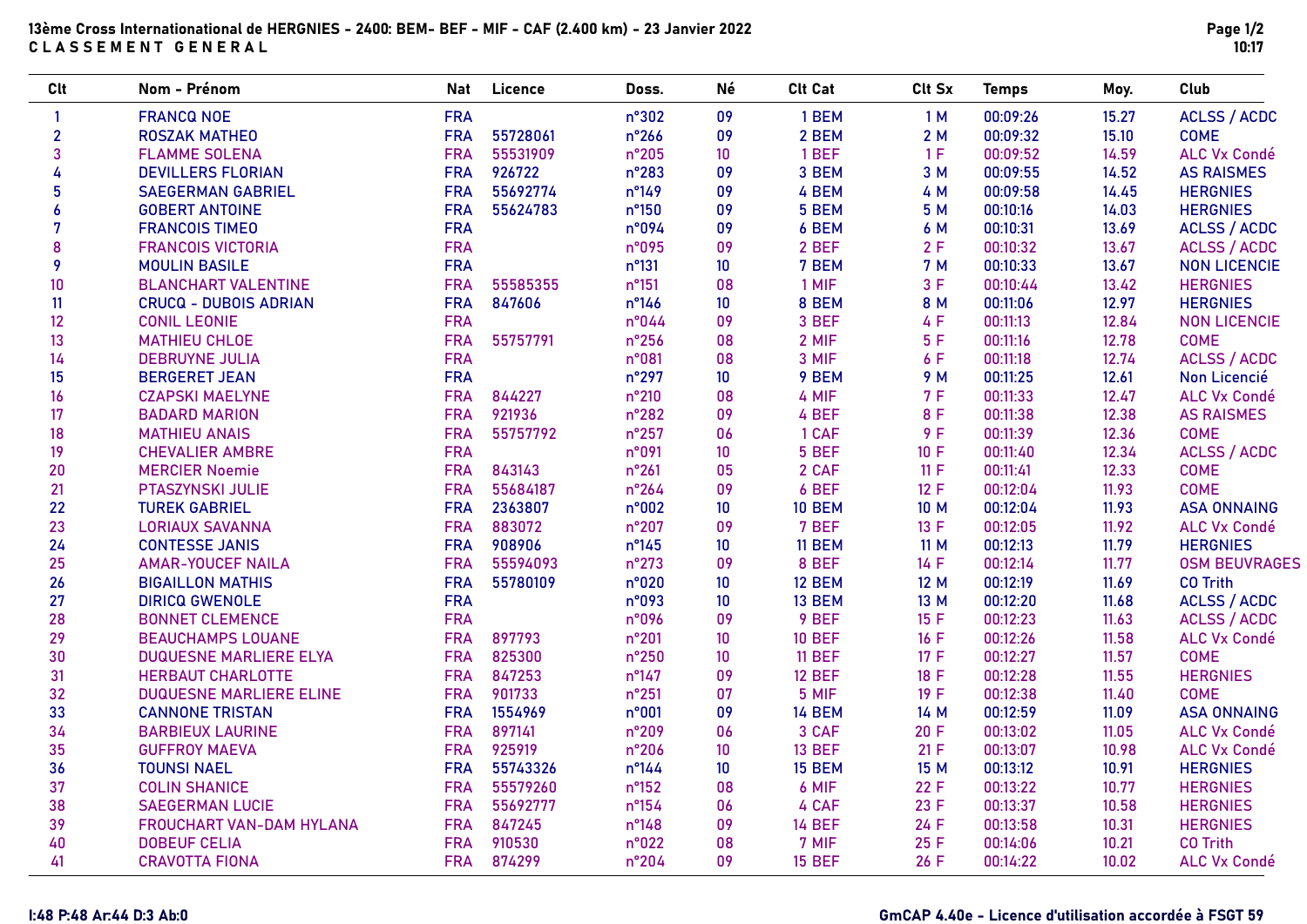# 13ème Cross Internationational de HERGNIES - 2400: BEM- BEF - MIF - CAF (2.400 km) - 23 Janvier 2022 CLASSEMENT GENERAL

| <b>Clt</b> | Nom - Prénom          | <b>Nat</b> | Doss.<br>Licence  | Né | <b>Clt Cat</b> | <b>Clt Sx</b> | <b>Temps</b> | Mov. | Club                |
|------------|-----------------------|------------|-------------------|----|----------------|---------------|--------------|------|---------------------|
| 42         | <b>BOURLET ALEXIS</b> | <b>FRA</b> | 897787<br>n°202   | 09 | <b>16 BEM</b>  | 16 M          | 00:15:29     | 9.30 | <b>ALC Vx Condé</b> |
| 43         | POGODA MATHIS         | <b>FRA</b> | 55672635<br>n°021 | 09 | 17 BEM         | 17 M          | 00:16:09     | 8.92 | CO Trith            |
| 44         | <b>GOOSENS AARON</b>  | FRA        | n°092             | 10 | <b>18 BEM</b>  | 18 M          | 00:16:17     | 8.84 | <b>ACLSS / ACDC</b> |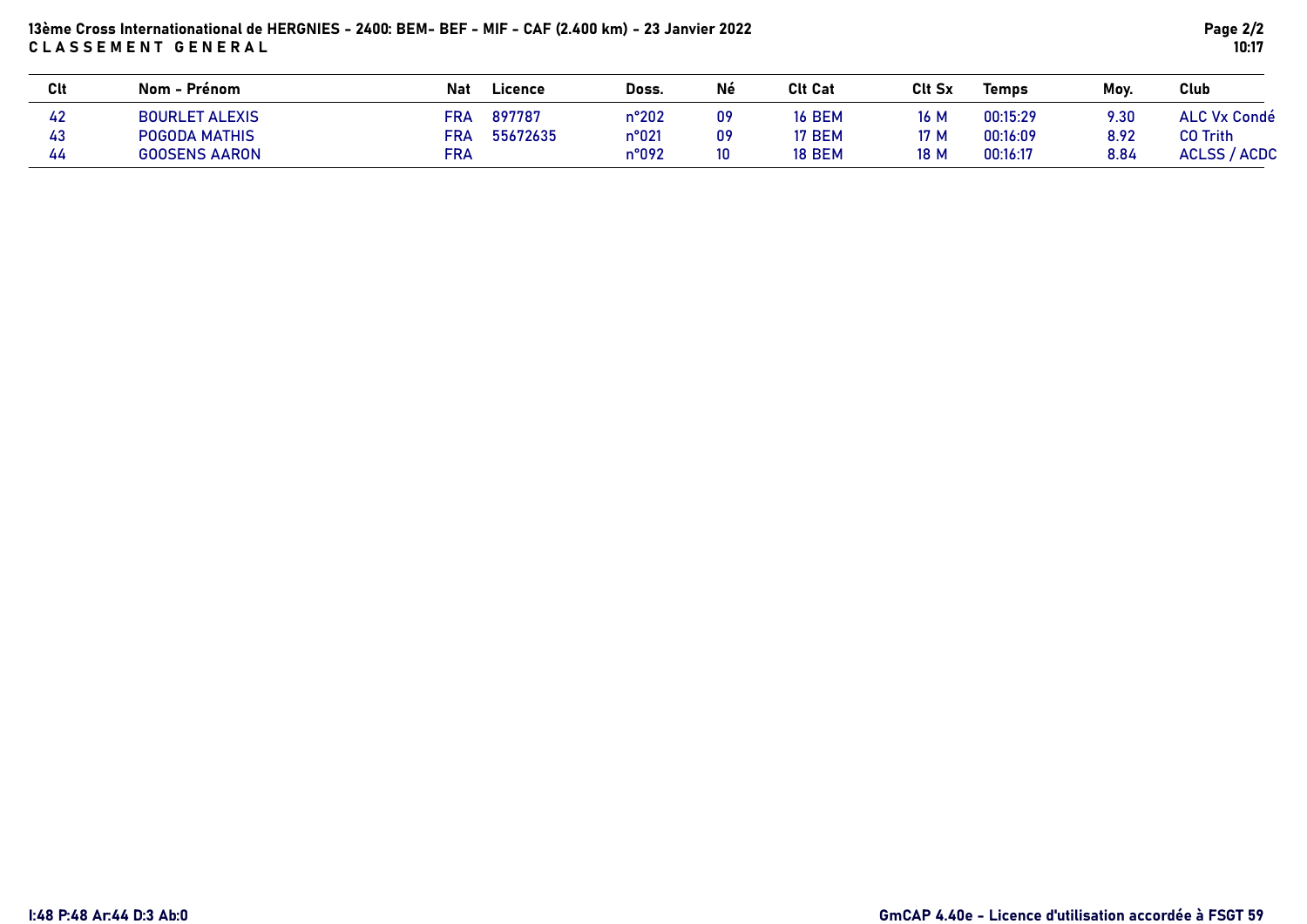| <b>Clt</b>     | Nom - Prénom                   | <b>Nat</b> | Licence   | Doss.          | Né | <b>Clt Cat</b> | Clt Sx | <b>Temps</b> | Moy.  | <b>Club</b>          |
|----------------|--------------------------------|------------|-----------|----------------|----|----------------|--------|--------------|-------|----------------------|
|                | <b>CONSTANT JEAN</b>           | <b>FRA</b> |           | n°046          | 05 | 1 CAM          | 1M     | 00:18:24     | 15.33 | <b>NON LICENCIE</b>  |
| $\overline{2}$ | <b>FLAMME MATHEO</b>           | <b>FRA</b> | 55531907  | $n^{\circ}213$ | 07 | 1 MIM          | 2 M    | 00:19:09     | 14.73 | ALC Vx Condé         |
| $\overline{3}$ | <b>MOULIN ARTHUR</b>           | <b>FRA</b> |           | $n^{\circ}130$ | 05 | 2 CAM          | 3 M    | 00:19:19     | 14.60 | <b>NON LICENCIE</b>  |
| 4              | <b>BOULANGER ETHAN</b>         | <b>FRA</b> | 2057857   | n°040          | 06 | 3 CAM          | 4 M    | 00:19:28     | 14.49 | <b>USVA</b>          |
| 5              | <b>VANQUIKELBERGHE ACHILLE</b> | <b>FRA</b> |           | n°082          | 08 | 2 MIM          | 5 M    | 00:19:39     | 14.35 | <b>ACLSS / ACDC</b>  |
| 6              | <b>CHIBANI PHILIPPE</b>        | <b>FRA</b> | 2182512   | n°004          | 07 | 3 MIM          | 6 M    | 00:20:31     | 13.74 | <b>ASA ONNAING</b>   |
| 7              | <b>DEBRUYNE LEO</b>            | <b>FRA</b> |           | n°097          | 05 | 4 CAM          | 7 M    | 00:20:44     | 13.60 | <b>ACLSS / ACDC</b>  |
| 8              | <b>PAGANO LAURA</b>            | <b>FRA</b> | 55487620  | n°219          | 83 | 1 SE2F         | 1F     | 00:20:51     | 13.53 | <b>ALC Vx Condé</b>  |
| 9              | <b>MUREZ MARJORIE</b>          | <b>FRA</b> | 539103    | $n^{\circ}218$ | 72 | <b>1 VE2F</b>  | 2F     | 00:20:59     | 13.44 | <b>ALC Vx Condé</b>  |
| 10             | <b>VASSEUR HANIA</b>           | <b>FRA</b> | 55746920  | n°275          | 04 | 1 JUF          | 3F     | 00:21:05     | 13.38 | <b>OSM BEUVRAGES</b> |
| 11             | <b>OPSOMER CAROLINE</b>        | <b>FRA</b> |           | n°099          | 80 | 1 VE1F         | 4F     | 00:21:21     | 13.21 | <b>ACLSS / ACDC</b>  |
| 12             | <b>CANNONE BAPTISTE</b>        | <b>FRA</b> | 1538197   | n°006          | 07 | 4 MIM          | 8 M    | 00:21:22     | 13.20 | <b>ASA ONNAING</b>   |
| 13             | <b>CALLENS NOEMIE</b>          | <b>FRA</b> | 1805613   | n°045          | 91 | 2 SE2F         | 5F     | 00:21:23     | 13.19 | <b>NSAEC</b>         |
| 14             | <b>DIRICQ YANIS</b>            | <b>FRA</b> |           | n°083          | 07 | 5 MIM          | 9 M    | 00:21:45     | 12.97 | <b>ACLSS / ACDC</b>  |
| 15             | <b>COLIN ETHANN</b>            | <b>FRA</b> | 55510935  | $n^{\circ}155$ | 05 | 5 CAM          | 10 M   | 00:21:56     | 12.86 | <b>HERGNIES</b>      |
| 16             | <b>CANNONE HUGO</b>            | <b>FRA</b> | 1463204   | n°005          | 06 | 6 CAM          | 11 M   | 00:22:08     | 12.74 | <b>ASA ONNAING</b>   |
| 17             | <b>MOULARD SEVERINE</b>        | <b>FRA</b> | 55610142  | $n^{\circ}217$ | 81 | 2 VE1F         | 6 F    | 00:22:15     | 12.67 | <b>ALC Vx Condé</b>  |
| 18             | <b>GOBERT SIMON</b>            | <b>FRA</b> | 55624782  | $n^{\circ}153$ | 06 | 7 CAM          | 12 M   | 00:22:36     | 12.48 | <b>HERGNIES</b>      |
| 19             | <b>LEFEVRE CINDY</b>           | <b>FRA</b> | 51900     | $n^{\circ}215$ | 87 | 3 SE2F         | 7F     | 00:22:50     | 12.35 | <b>ALC Vx Condé</b>  |
| 20             | <b>DEHOVE CHRISTELLE</b>       | <b>FRA</b> | 55572617  | n°024          | 72 | 2 VE2F         | 8 F    | 00:22:52     | 12.33 | <b>CO Trith</b>      |
| 21             | <b>BARBIEUX CORENTIN</b>       | <b>FRA</b> | 897143    | $n^{\circ}211$ | 08 | 6 MIM          | 13 M   | 00:23:04     | 12.23 | <b>ALC Vx Condé</b>  |
| 22             | <b>DEGEULDRE MERIELLE</b>      | <b>FRA</b> |           | n°102          | 80 | 3 VE1F         | 9 F    | 00:23:18     | 12.10 | <b>ACLSS / ACDC</b>  |
| 23             | <b>GOEMAES SABRINA</b>         | <b>FRA</b> | 55692738  | n°159          | 80 | 4 VE1F         | 10 F   | 00:23:29     | 12.01 | <b>HERGNIES</b>      |
| 24             | <b>WAMBECQ CLEMENT</b>         | <b>FRA</b> |           | n°246          | 06 | 8 CAM          | 14 M   | 00:24:05     | 11.71 | <b>NON LICENCIE</b>  |
| 25             | <b>MARTINEZ ALICE</b>          | <b>FRA</b> | 897786    | $n^{\circ}216$ | 04 | 2 JUF          | 11 F   | 00:24:07     | 11.69 | <b>ALC Vx Condé</b>  |
| 26             | <b>FLAMME MARIE JEANNE</b>     | <b>FRA</b> | 555319006 | $n^{\circ}214$ | 86 | 4 SE2F         | 12 F   | 00:24:08     | 11.69 | <b>ALC Vx Condé</b>  |
| 27             | <b>SROKA GREAU NATHALIE</b>    | <b>FRA</b> | 910533    | n°026          | 81 | 5 VE1F         | 13 F   | 00:25:17     | 11.15 | <b>CO Trith</b>      |
| 28             | <b>SAEGERMAN DOMINIQUE</b>     | <b>FRA</b> | 55692773  | $n^{\circ}160$ | 77 | 6 VE1F         | 14 F   | 00:25:19     | 11.14 | <b>HERGNIES</b>      |
| 29             | <b>GODARD ETIENNE</b>          | <b>FRA</b> | 930588    | n°023          | 08 | 7 MIM          | 15 M   | 00:25:52     | 10.90 | <b>CO Trith</b>      |
| 30             | <b>CROMBEZ VIOLETTE</b>        | <b>FRA</b> | 896258    | n°027          | 72 | 3 VE2F         | 15 F   | 00:26:04     | 10.82 | <b>CO Trith</b>      |
| 31             | <b>BLANCHART CLEMENT</b>       | <b>FRA</b> |           | $n^{\circ}312$ | 05 | 9 CAM          | 16 M   | 00:26:14     | 10.75 | <b>HERGNIES</b>      |
| 32             | <b>DHENAUT ROSE MARIE</b>      | <b>FRA</b> | 906965    | n°025          | 58 | 1 VE3F         | 16F    | 00:26:42     | 10.56 | <b>CO Trith</b>      |
| 33             | <b>VANDENABAELE ISABELLE</b>   | <b>FRA</b> |           | $n^{\circ}101$ | 75 | 7 VE1F         | 17 F   | 00:28:39     | 9.84  | <b>ACLSS / ACDC</b>  |
| 34             | LE GAL HELENE                  | <b>FRA</b> | 908917    | n°158          | 83 | 5 SE2F         | 18 F   | 00:28:50     | 9.78  | <b>HERGNIES</b>      |
| 35             | <b>DENEVE CHANTAL</b>          | <b>FRA</b> |           | n°100          | 65 | 4 VE2F         | 19 F   | 00:29:16     | 9.64  | <b>ACLSS / ACDC</b>  |
| 36             | <b>WAMBECQ Sophie</b>          | <b>FRA</b> | 821294    | n°268          | 77 | 8 VE1F         | 20 F   | 00:31:04     | 9.08  | <b>HERGNIES</b>      |
| 37             | <b>SIELLEZ MIREILLE</b>        | <b>FRA</b> | 41804     | n°028          | 60 | 2 VE3F         | 21 F   | 00:32:53     | 8.58  | <b>CO Trith</b>      |
| 38             | <b>WALLET XAVIER</b>           | <b>FRA</b> | 896876    | $n^{\circ}220$ | 08 | 8 MIM          | 17 M   | 00:34:21     | 8.21  | <b>ALC Vx Condé</b>  |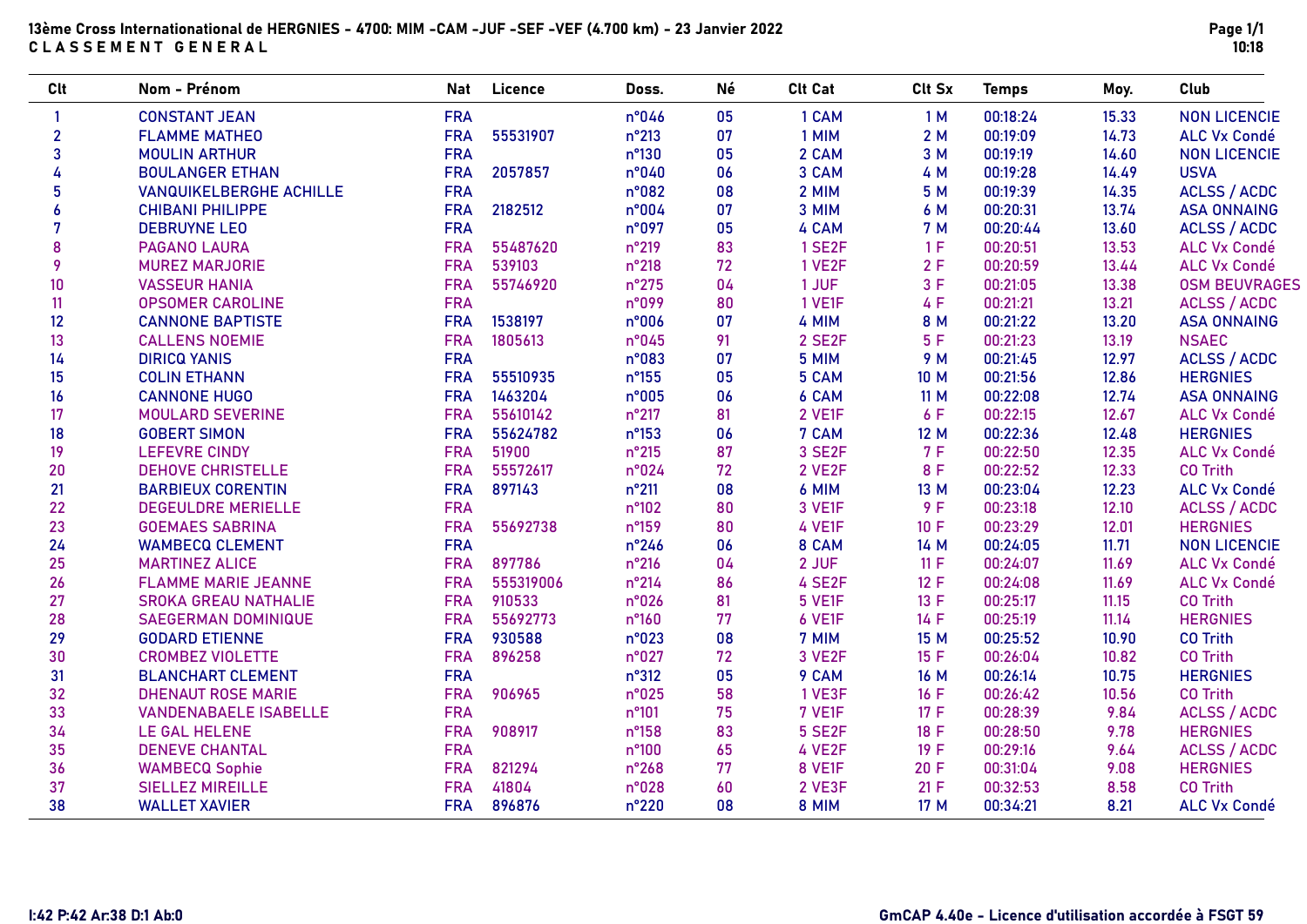| 2059489<br>1 SE1M<br>00:23:39<br>PIEDBOEUF VALENTIN<br><b>FRA</b><br>n°053<br>96<br>1M<br>17.76<br>$\mathbf{1}$<br>$\overline{2}$<br>$n^{\circ}122$<br>96<br><b>FRA</b><br>543401<br>2 SE1M<br>2M<br>00:23:39<br>17.76<br><b>TOURLAND AUBIN</b> | <b>USVA</b><br><b>USVA</b><br><b>AS RAISMES</b> |
|-------------------------------------------------------------------------------------------------------------------------------------------------------------------------------------------------------------------------------------------------|-------------------------------------------------|
|                                                                                                                                                                                                                                                 |                                                 |
|                                                                                                                                                                                                                                                 |                                                 |
| $\mathbf{3}$<br>101676<br><b>LECONTE JULIEN</b><br><b>FRA</b><br>$n^{\circ}284$<br>93<br>3 SE1M<br>3 M<br>00:25:57<br>16.18                                                                                                                     |                                                 |
| <b>FRA</b><br>4<br>n°309<br>84<br>1 SE2M<br>4 M<br>00:26:00<br>16.15<br><b>BANDUR Kenny</b>                                                                                                                                                     | Non Licencié                                    |
| 5<br><b>FRA</b><br>n°051<br>99<br>4 SE1M<br>5 M<br>00:26:01<br><b>DAME JORDY</b><br>16.14                                                                                                                                                       | <b>JC QUIEVRAIN</b>                             |
| <b>FRA</b><br>73<br>00:26:11<br>6<br><b>COLMANT MIDOL SEBASTIEN</b><br>n°316<br>1 VE1M<br>6 M<br>16.04                                                                                                                                          | <b>ACLSS / ACDC</b>                             |
| 7<br><b>FRA</b><br>82<br>2 VE1M<br><b>7 M</b><br>00:26:16<br>15.99<br>$n^{\circ}311$<br><b>HOLIN MARC ANTOINE</b>                                                                                                                               | <b>EADOUCHY</b>                                 |
| 8<br><b>FRA</b><br>456585<br>03<br>1 JUM<br>00:26:26<br>n°225<br>8 M<br>15.89<br><b>DERBAL TOM</b>                                                                                                                                              | <b>ALC Vx Condé</b>                             |
| 9<br><b>FRA</b><br>n°107<br>75<br>3 VE1M<br><b>BONNET DAMIEN</b><br>9 M<br>00:26:41<br>15.74                                                                                                                                                    | <b>ACLSS / ACDC</b>                             |
| 10<br><b>FRA</b><br>560474<br>n°227<br>64<br>1 VE2M<br>10 M<br>00:26:55<br><b>FALCE DAVID</b><br>15.60                                                                                                                                          | <b>ALC Vx Condé</b>                             |
| <b>FRA</b><br>$n^{\circ}132$<br>04<br>2 JUM<br>00:27:19<br>15.38<br>11<br>11M<br><b>PLATAUX LOUIS</b>                                                                                                                                           | <b>VALTRI</b>                                   |
| 4 VE1M<br>12<br><b>FRA</b><br>882026<br>n°034<br>82<br>00:27:24<br>15.33<br><b>MACREZ JULIEN</b><br>12 M                                                                                                                                        | <b>CO Trith</b>                                 |
| 00:27:32<br>13<br><b>FRA</b><br>55591292<br>$n^{\circ}157$<br>01<br>5 SE1M<br>15.25<br><b>MENU CLEMENT</b><br>13 M                                                                                                                              | <b>HERGNIES</b>                                 |
| 14<br><b>FRA</b><br>85<br>2 SE2M<br>14 M<br>00:27:44<br><b>PORTANTE FREDERIC</b><br>$n^{\circ}105$<br>15.14                                                                                                                                     | <b>ACLSS / ACDC</b>                             |
| <b>FRA</b><br>15<br>$n^{\circ}245$<br>83<br>3 SE2M<br>15 M<br>00:27:47<br>15.12<br><b>PONTUS SEBASTIEN</b>                                                                                                                                      | <b>RUN A CURGIES</b>                            |
| 91<br>16<br><b>FRA</b><br>$n^{\circ}314$<br>4 SE2M<br>00:27:50<br><b>DURVIN MAXENCE</b><br>16 M<br>15.09                                                                                                                                        | Non Licencié                                    |
| <b>FRA</b><br>5 VE1M<br>00:28:22<br>17<br>n°109<br>76<br>17 M<br>14.81<br><b>FONTAINE ROBERT</b>                                                                                                                                                | <b>ACLSS / ACDC</b>                             |
| 18<br><b>FRA</b><br>n°048<br>86<br>5 SE2M<br>18 M<br>00:28:35<br>14.69<br><b>DURIN CHRISTOPHE</b>                                                                                                                                               | <b>JC QUIEVRAIN</b>                             |
| <b>FRA</b><br>00:28:40<br>14.65<br>19<br>55481413<br>n°029<br>77<br>6 VE1M<br>19 M<br><b>BAMESSAOUD MUSTAPHA</b>                                                                                                                                | <b>CO Trith</b>                                 |
| <b>FRA</b><br>$n^{\circ}313$<br>90<br>6 SE2M<br>00:28:46<br>14.60<br>20<br><b>BENJEAN NATHANAEL</b><br>20 M                                                                                                                                     | Non Licencié                                    |
| 00:28:50<br>21<br><b>FRA</b><br>n°050<br>67<br>2 VE2M<br>21 M<br>14.57<br><b>GANA JEAN THIERRY</b>                                                                                                                                              | <b>JC QUIEVRAIN</b>                             |
| 22<br>75<br><b>FRA</b><br>930587<br>n°036<br>7 VE1M<br>22 M<br>00:28:57<br>14.51<br><b>GODARD NICOLAS</b>                                                                                                                                       | <b>CO Trith</b>                                 |
| 924623<br>23<br><b>FRA</b><br>n°032<br>89<br>7 SE2M<br>23 M<br>00:29:02<br><b>LAGACE GUILLAUME</b><br>14.47                                                                                                                                     | <b>CO Trith</b>                                 |
| 24<br>03<br>3 JUM<br>00:29:07<br><b>FRA</b><br>$n^{\circ}317$<br>24 M<br>14.42<br><b>DRILA CLEMENT</b>                                                                                                                                          | <b>ST SAUVEUR</b>                               |
| 25<br>859148<br><b>FRA</b><br>$n^{\circ}276$<br>02<br>6 SE1M<br>25 M<br>00:29:24<br>14.29<br><b>DIAKITE SEYDOU</b>                                                                                                                              | <b>OSM BEUVRAGES</b>                            |
| 26<br><b>FRA</b><br>55610144<br>$n^{\circ}229$<br>73<br>8 VE1M<br>00:29:32<br><b>MARTINEZ JEROME</b><br>26 M<br>14.22                                                                                                                           | <b>ALC Vx Condé</b>                             |
| 27<br><b>FRA</b><br>n°106<br>79<br>9 VE1M<br>00:29:34<br>14.21<br>27 M<br><b>LAIGNEL THOMAS</b>                                                                                                                                                 | <b>ACLSS / ACDC</b>                             |
| 28<br><b>FRA</b><br>n°049<br>75<br><b>10 VE1M</b><br>00:29:43<br>14.13<br><b>VERMEULEN MANOEL</b><br>28 M                                                                                                                                       | <b>JC QUIEVRAIN</b>                             |
| 29<br><b>FRA</b><br>n°103<br>03<br>4 JUM<br>00:29:55<br><b>BOURSIER HOWARD</b><br>29 M<br>14.04                                                                                                                                                 | <b>ACLSS / ACDC</b>                             |
| 30<br>41669<br>83<br>8 SE2M<br>00:29:57<br><b>CONREUR LOIC</b><br><b>FRA</b><br>n°031<br>30 M<br>14.02                                                                                                                                          | <b>CO Trith</b>                                 |
| 31<br><b>FRA</b><br>55765452<br>77<br>13.98<br>$n^{\circ}258$<br><b>11 VE1M</b><br>31 M<br>00:30:03<br><b>MATHIEU DIDIER</b>                                                                                                                    | <b>COME</b>                                     |
| 32<br><b>FRA</b><br>92<br>9 SE2M<br>00:30:05<br><b>LOISSE Quentin</b><br>n°305<br>32 M<br>13.96                                                                                                                                                 | Non Licencié                                    |
| 33<br><b>FRA</b><br>$n^{\circ}310$<br>72<br>3 VE2M<br>33 M<br>00:30:08<br>13.94<br><b>CONSTANT Arnaud</b>                                                                                                                                       | Non Licencié                                    |
| 34<br><b>FRA</b><br>n°052<br>79<br><b>12 VE1M</b><br>34 M<br>00:30:12<br>13.91<br><b>CRAPEZ LORY</b>                                                                                                                                            | <b>JC QUIEVRAIN</b>                             |
| 35<br><b>FRA</b><br>472037<br>$n^{\circ}226$<br>74<br><b>13 VE1M</b><br>00:30:22<br>13.83<br><b>DERBAL MEHDI</b><br>35 M                                                                                                                        | <b>ALC Vx Condé</b>                             |
| 36<br><b>FRA</b><br>n°306<br>92<br><b>10 SE2M</b><br>36 M<br>00:30:41<br>13.69<br><b>VANDENELSKEN Nicolas</b>                                                                                                                                   | Non Licencié                                    |
| 37<br><b>FRA</b><br>n°007<br>86<br><b>11 SE2M</b><br>37 M<br>00:30:42<br><b>ELOY GUILLAUME</b><br>13.68                                                                                                                                         | <b>NON LICENCIE</b>                             |
| 38<br><b>FRA</b><br>928126<br>$n^{\circ}165$<br>81<br><b>14 VE1M</b><br>00:30:51<br>13.61<br><b>LEROY BENJAMIN</b><br>38 M                                                                                                                      | <b>HERGNIES</b>                                 |
| 39<br><b>FRA</b><br>n°010<br>77<br><b>15 VE1M</b><br>39 M<br>00:31:10<br><b>MIXTE BENJAMIN</b><br>13.48                                                                                                                                         | <b>NON LICENCIE</b>                             |
| 40<br><b>FRA</b><br>n°054<br>86<br><b>12 SE2M</b><br>40 M<br>00:31:22<br>13.39<br><b>ALLIOTTE MANUEL</b>                                                                                                                                        | <b>NON LICENCIE</b>                             |
| <b>FRA</b><br>62<br>41<br><b>LAURENT ALEX</b><br>n°110<br>1 VE3M<br>41 M<br>00:31:40<br>13.26                                                                                                                                                   | <b>ACLSS / ACDC</b>                             |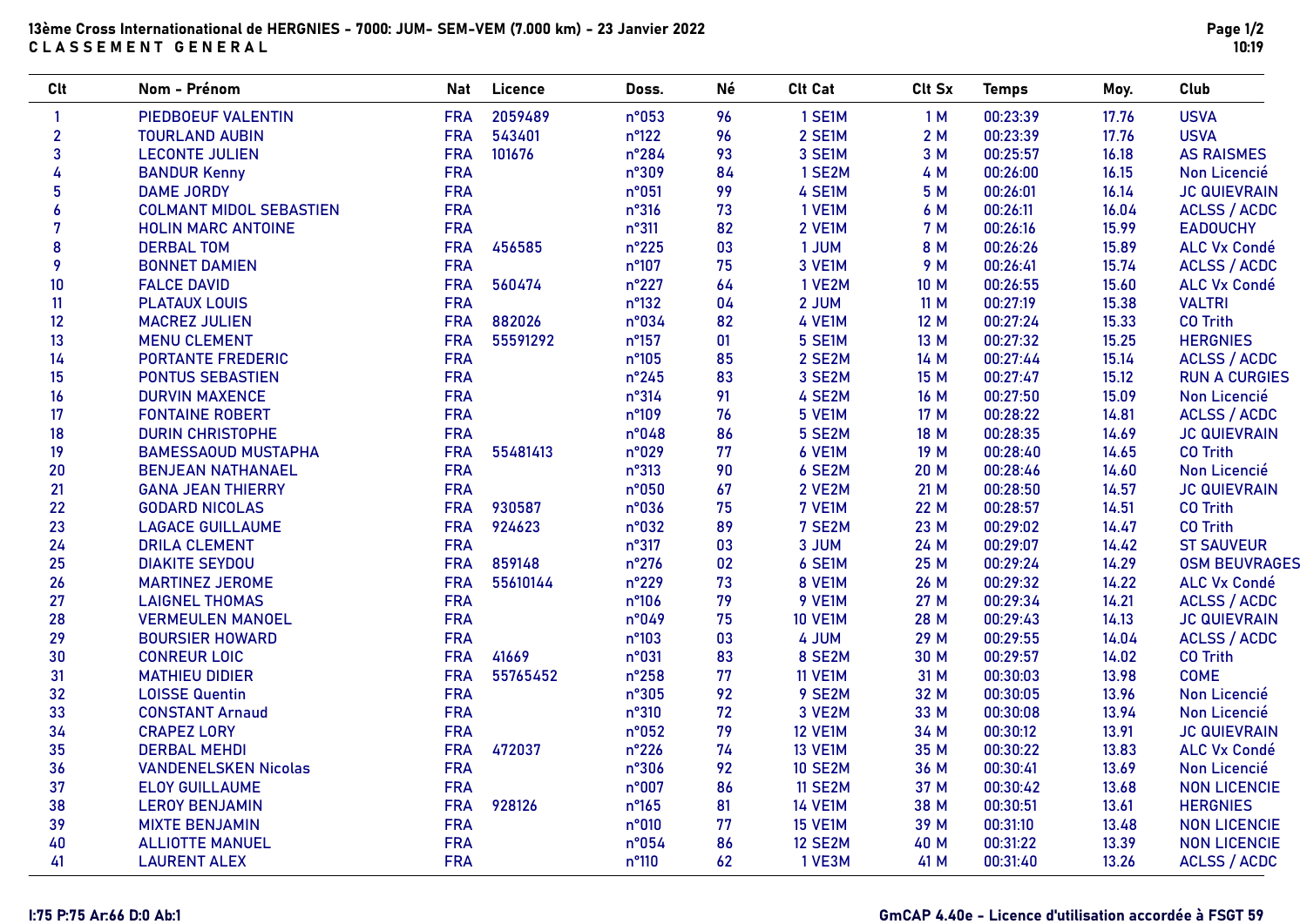### 13ème Cross Internationational de HERGNIES - 7000: JUM- SEM-VEM (7.000 km) - 23 Janvier 2022 CLASSEMENT GENERAL

| Clt        | Nom - Prénom                | Nat        | Licence  | Doss.          | Né | <b>Clt Cat</b>  | Clt Sx       | <b>Temps</b> | Moy.  | Club                |
|------------|-----------------------------|------------|----------|----------------|----|-----------------|--------------|--------------|-------|---------------------|
| 42         | <b>HONOREZ MICHEL</b>       | <b>FRA</b> | 55666741 | $n^{\circ}228$ | 64 | 4 VE2M          | 42 M         | 00:31:47     | 13.21 | <b>ALC Vx Condé</b> |
| 43         | <b>LEFEVRE JEAN JACQUES</b> | <b>FRA</b> | 54771    | $n^{\circ}234$ | 62 | 2 VE3M          | 43 M         | 00:31:50     | 13.19 | <b>ALC Vx Condé</b> |
| 44         | <b>FALLET-GUIOL DENIS</b>   | <b>FRA</b> | 52695    | n°039          | 68 | <b>5 VE2M</b>   | 44 M         | 00:31:54     | 13.17 | <b>CO Trith</b>     |
| 45         | <b>LAURENT JULIEN</b>       | <b>FRA</b> | 913736   | n°033          | 80 | <b>16 VE1M</b>  | 45 M         | 00:31:57     | 13.15 | <b>CO Trith</b>     |
| 46         | <b>KOPCZYNSKI TANGUY</b>    | <b>FRA</b> | 918268   | $n^{\circ}156$ | 01 | 7 SE1M          | 46 M         | 00:32:00     | 13.13 | <b>HERGNIES</b>     |
| 47         | <b>PARENT FREDERIC</b>      | <b>FRA</b> | 1227949  | n°058          | 71 | 6 VE2M          | 47 M         | 00:32:07     | 13.08 | <b>SNCF</b>         |
| 48         | <b>BEN BALLA Mehdi</b>      | <b>FRA</b> |          | n°307          | 71 | 7 VE2M          | 48 M         | 00:32:27     | 12.94 | <b>ALC Vx Condé</b> |
| 49         | <b>DEMARCQ Matthieu</b>     | <b>FRA</b> | 451063   | n°308          | 82 | <b>17 VE1M</b>  | 49 M         | 00:32:38     | 12.87 | <b>ALC Vx Condé</b> |
| 50         | <b>DEMETS BERNARD</b>       | <b>FRA</b> |          | $n^{\circ}108$ | 74 | <b>18 VE1M</b>  | 50 M         | 00:33:09     | 12.67 | <b>ACLSS / ACDC</b> |
| 51         | <b>DELPLACE JEAN NOEL</b>   | <b>FRA</b> |          | $n^{\circ}315$ | 66 | 8 VE2M          | 51 M         | 00:34:12     | 12.28 | Non Licencié        |
| 52         | <b>POGODA SEBASTIEN</b>     | <b>FRA</b> | 55764490 | n°035          | 78 | <b>19 VE1M</b>  | 52 M         | 00:34:24     | 12.21 | <b>CO Trith</b>     |
| 53         | <b>PENNE PIERRE</b>         | <b>FRA</b> | 476368   | $n^{\circ}230$ | 72 | 9 VE2M          | 53 M         | 00:34:52     | 12.05 | <b>ALC Vx Condé</b> |
| 54         | <b>ROSIER GERARD</b>        | <b>FRA</b> | 356423   | $n^{\circ}232$ | 56 | 3 VE3M          | 54 M         | 00:34:57     | 12.02 | <b>ALC Vx Condé</b> |
| 55         | <b>DOBEUF VINCENT</b>       | <b>FRA</b> | 882391   | n°038          | 78 | <b>20 VE1M</b>  | 55 M         | 00:35:00     | 12.00 | <b>CO Trith</b>     |
| 56         | <b>D'HAESE ARNAUD</b>       | <b>FRA</b> |          | $n^{\circ}113$ | 77 | <b>21 VE1M</b>  | 56 M         | 00:35:01     | 11.99 | <b>NON LICENCIE</b> |
| 57         | <b>LEBECQ ALEXANDRE</b>     | <b>FRA</b> |          | $n^{\circ}244$ | 82 | <b>22 VE1M</b>  | 57 M         | 00:35:27     | 11.85 | <b>NON LICENCIE</b> |
| 58         | <b>BILLET FABRICE</b>       | <b>FRA</b> |          | $n^{\circ}104$ | 64 | <b>10 VE2M</b>  | 58 M         | 00:35:34     | 11.81 | <b>ACLSS / ACDC</b> |
| 59         | <b>BEN BALLA OMAR</b>       | <b>FRA</b> | 1288115  | $n^{\circ}129$ | 61 | 4 VE3M          | 59 M         | 00:35:50     | 11.72 | <b>ASA ONNAING</b>  |
| 60         | <b>SAEGERMAN ARNAUD</b>     | <b>FRA</b> | 55692769 | $n^{\circ}161$ | 77 | <b>23 VE1M</b>  | 60 M         | 00:36:02     | 11.66 | <b>HERGNIES</b>     |
| 61         | <b>HOURIEZ SAMUEL</b>       | <b>FRA</b> |          | $n^{\circ}277$ | 86 | <b>13 SE2M</b>  | 61 M         | 00:36:35     | 11.48 | <b>VALTRI</b>       |
| 62         | <b>LEFEBVRE VINCENT</b>     | <b>FRA</b> | 847251   | $n^{\circ}163$ | 73 | <b>24 VE1M</b>  | 62 M         | 00:36:53     | 11.39 | <b>HERGNIES</b>     |
| 63         | <b>DELCROIX ERIC</b>        | <b>FRA</b> | 348593   | $n^{\circ}116$ | 63 | <b>11 VE2M</b>  | 63 M         | 00:37:14     | 11.28 | <b>AC SAULTAIN</b>  |
| 64         | <b>SCHTYCK ALAIN</b>        | <b>FRA</b> | 41801    | n°037          | 52 | <b>1 VE4M</b>   | 64 M         | 00:39:09     | 10.73 | <b>CO Trith</b>     |
| 65         | <b>SGARD ANDRE</b>          | <b>FRA</b> | 933884   | $n^{\circ}121$ | 49 | <b>2 VE4M</b>   | 65 M         | 00:41:51     | 10.04 | <b>AC SAULTAIN</b>  |
| 66         | <b>PERE GILLES</b>          | <b>FRA</b> | 55675072 | $n^{\circ}231$ | 67 | <b>12 VE2M</b>  | 66 M         | 00:46:27     | 9.04  | <b>ALC Vx Condé</b> |
| <b>ABD</b> | <b>ROBERT GREGORY</b>       | <b>FRA</b> | 101621   | $n^{\circ}285$ | 75 | <b>ABD VE1M</b> | <b>ABD M</b> | 00:00:00     | 0.00  | <b>AS RAISMES</b>   |